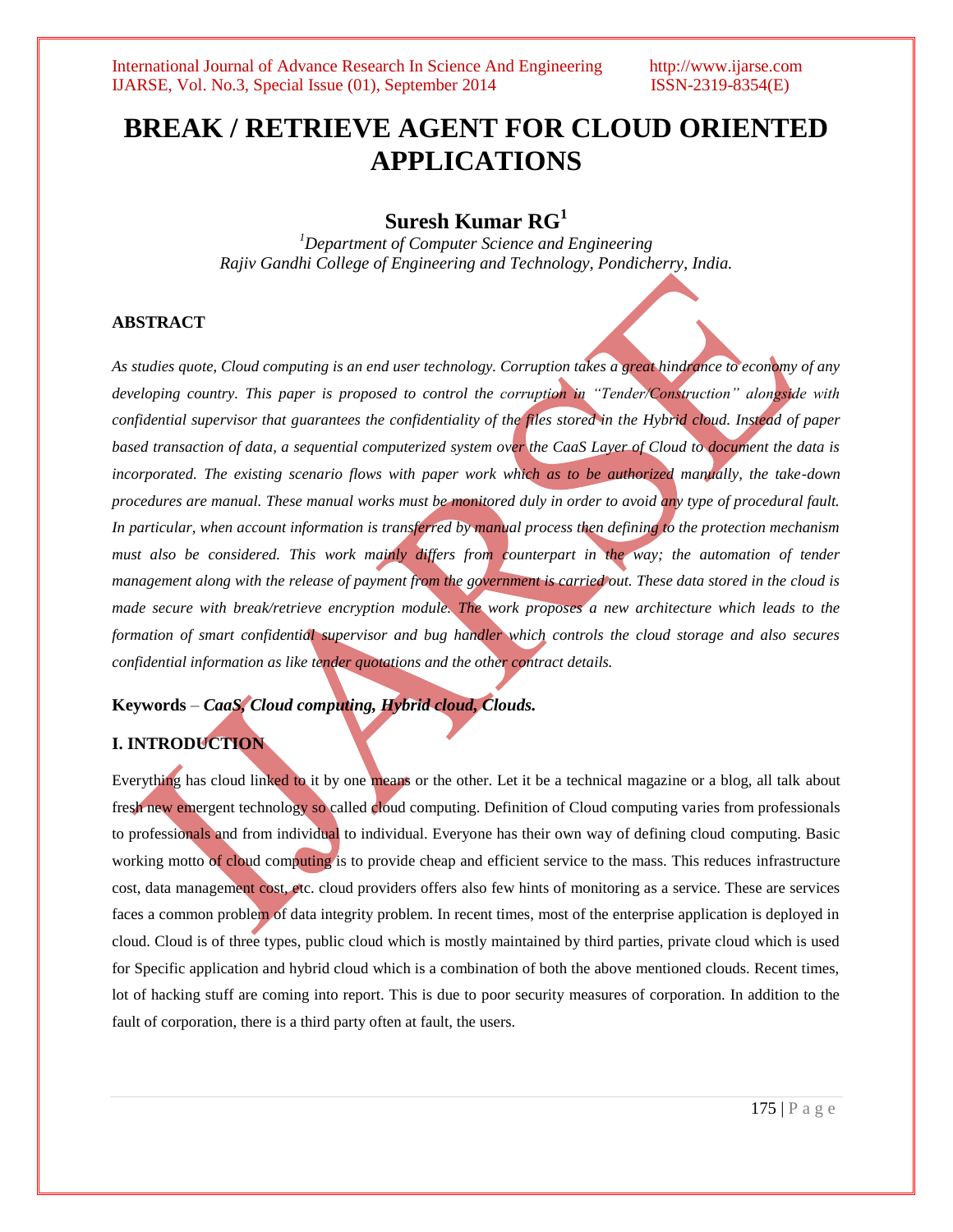#### **II. CLOUD COMPUTING**

Cloud computing is an expression used to describe a variety of computing concepts that involve a large number of computers connected through a real-time communication network such as the Internet. In science, cloud computing is a synonym for distributed computing over a network, and means the ability to run a program or application on many connected computers at the same time [1]. The phrase also more commonly refers to network-based services, which appear to be provided by real server hardware, and are in fact served up by virtual hardware, simulated by software running on one or more real machines. Such virtual servers do not physically exist and can therefore be moved around and scaled up (or down) on the fly without affecting the end user - arguably, rather like a cloud. The popularity of the term can be attributed to its use in marketing to sell hosted services in the sense of application service provisioning that run client server software on a remote location.

#### **SERVICE MODELS**

Once a cloud is established, how its cloud computing services are deployed in terms of business models can differ depending on requirements. The primary service models being deployed are commonly known as:

**Software as a Service (SaaS)** — Consumers purchase the ability to access and use an application or service that is hosted in the cloud. A benchmark example of this is Salesforce.com, as discussed previously, where necessary information for the interaction between the consumer and the service is hosted as part of the service in the cloud. Also, Microsoft is expanding its involvement in this area, and as part of the cloud computing option for Microsoft® Office 2010, its Office Web Apps are available to Office volume licensing customers and Office Web App subscriptions through its cloud-based Online Services.

**Platform as a Service (PaaS)** — Consumers purchase access to the platforms, enabling them to deploy their own software and applications in the cloud. The operating systems and network access are not managed by the consumer, and there might be constraints as to which applications can be deployed.

**Infrastructure as a Service (IaaS)** — Consumers control and manage the systems in terms of the operating systems, applications, storage, and network connectivity, but do not themselves control the cloud infrastructure. Also known are the various subsets of these models that may be related to a particular industry or market. Communications as a Service (CaaS) is one such subset model used to describe hosted IP telephony services. Along with the move to CaaS is a shift to more IP-centric communications and more SIP trucking deployments. With IP and SIP in place, it can be as easy to have the PBX in the cloud as it is to have it on the premise. In this context, CaaS could be seen as a subset of SaaS.

#### **III. DEPLOYMENT MODELS**

Deploying cloud computing can differ depending on requirements, and the following four deployment models have been identified, each with specific characteristics that support the needs of the services and users of the clouds in particular ways[2].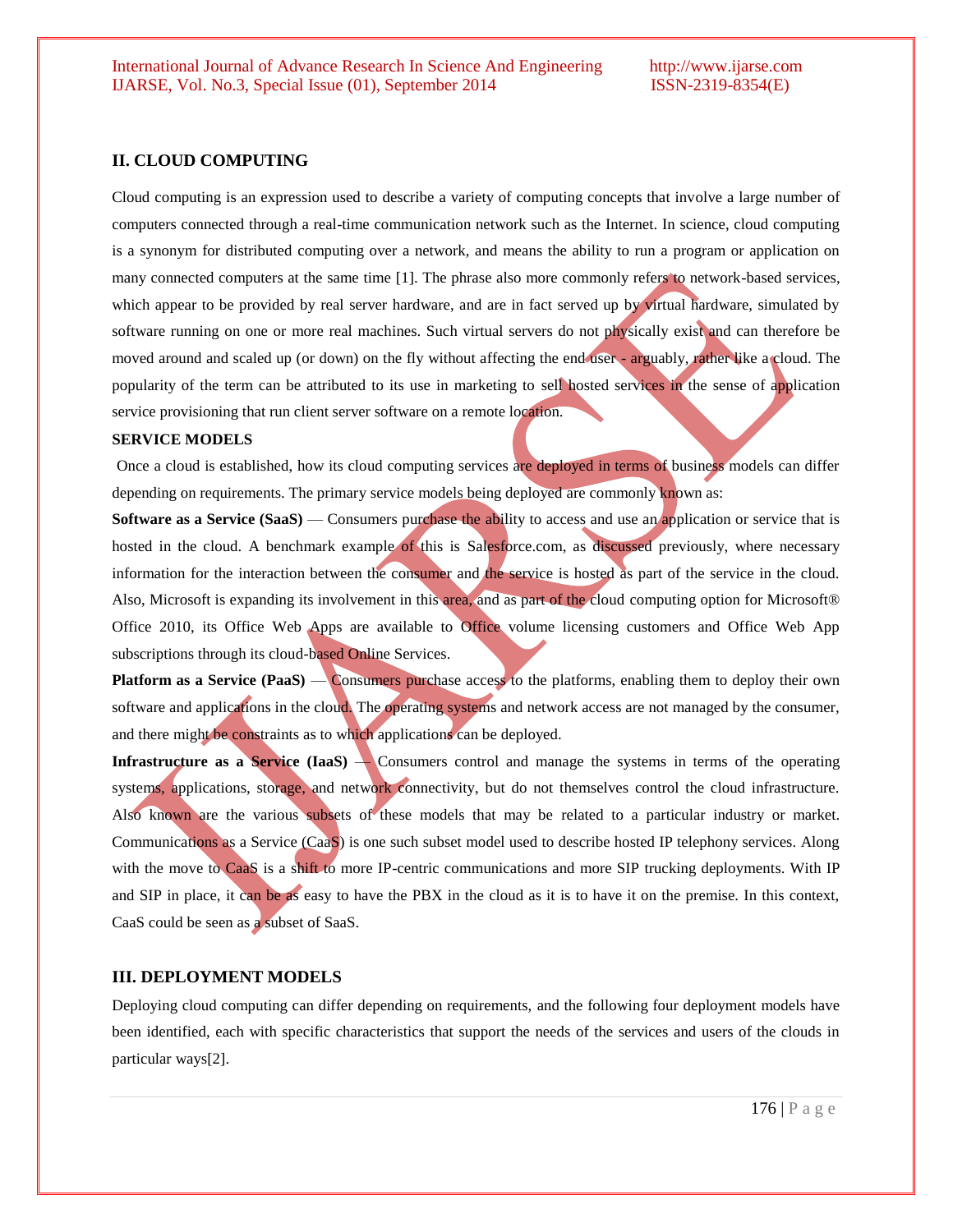**Private Cloud** — The cloud infrastructure has been deployed, and is maintained and operated for a specific organization. The operation may be in-house or with a third party on the premises.

**Community Cloud** — The cloud infrastructure is shared among a number of organizations with similar interests and requirements. This may help limit the capital expenditure costs for its establishment as the costs are shared among the organizations. The operation may be in-house or with a third party on the premises.

**Public Cloud** — The cloud infrastructure is available to the public on a commercial basis by a cloud service provider. This enables a consumer to develop and deploy a service in the cloud with very little financial outlay compared to the capital expenditure requirements normally associated with other deployment options.

**Hybrid Cloud** — The cloud infrastructure consists of a number of clouds of any type, but the clouds have the ability through their interfaces to allow data and/or applications to be moved from one cloud to another. This can be a combination of private and public clouds that support the requirement to retain some data in an organization, and also the need to offer services in the cloud [2].



# **Fig 1.1 PRIVATE, PUBLIC AND HYBRID CLOUD DEPLOYMENT EXAMPLES**

# **IV.BENEFITS**

The following are some of the possible benefits for those who offer cloud computing-based services and applications:

**Cost Savings** — Companies can reduce their capital expenditures and use operational expenditures for increasing their computing capabilities. This is a lower barrier to entry and also requires fewer in-house IT resources to provide system support.

**Scalability/Flexibility** — Companies can start with a small deployment and grow to a large deployment fairly rapidly, and then scale back if necessary. Also, the flexibility of cloud computing allows companies to use extra resources at peak times, enabling them to satisfy consumer demands.

**Reliability** — Services using multiple redundant sites can support business continuity and disaster recovery.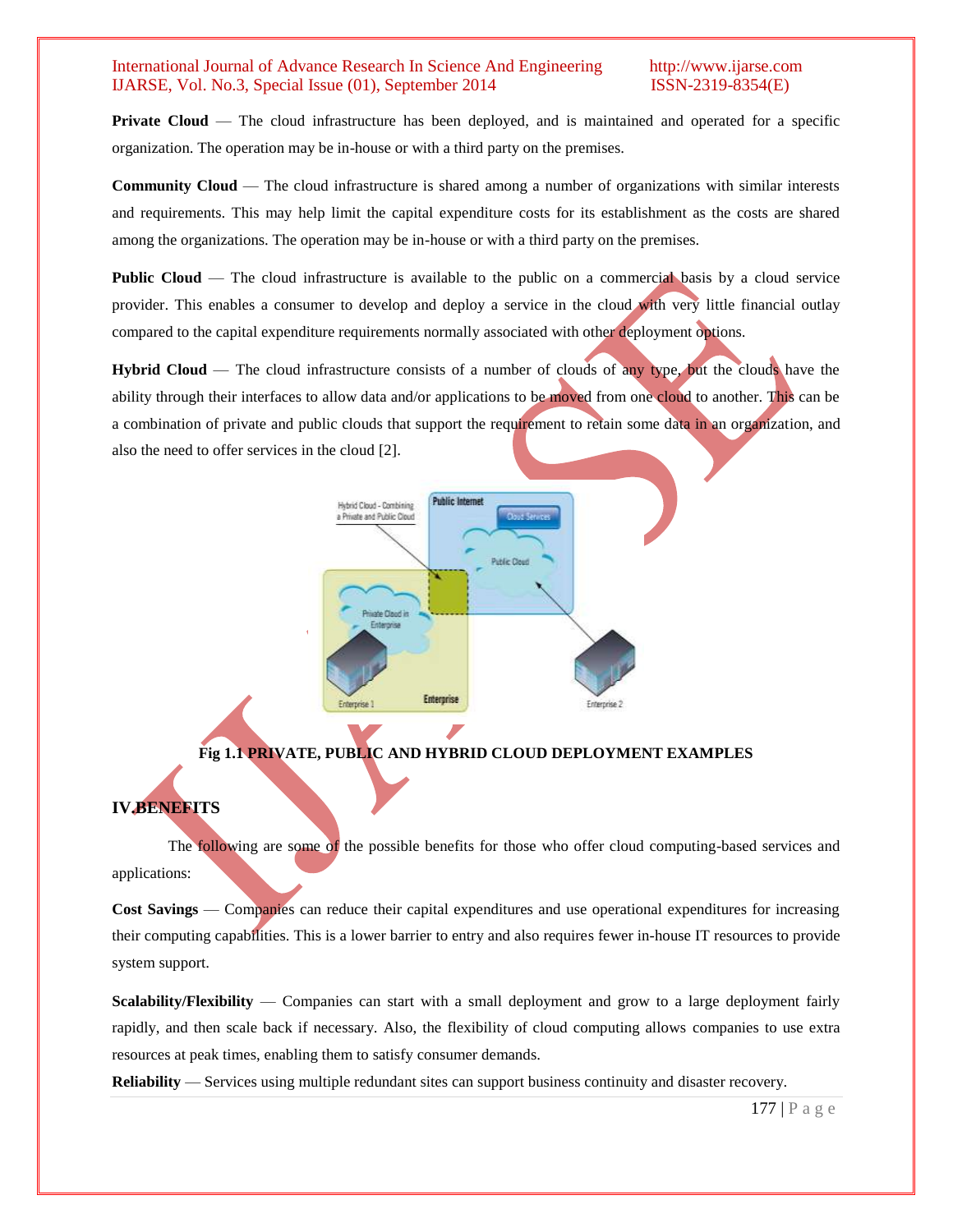**Maintenance** — Cloud service providers do the system maintenance, and access is through APIs that do not require application installations onto PCs, thus further reducing maintenance requirements.

**Mobile Accessible** — Mobile workers have increased productivity due to systems accessible in an infrastructure available from anywhere.

# **V. CHALLENGES**

The following are some of the notable challenges associated with cloud computing, and although some of these may cause a slowdown when delivering more services in the cloud, most also can provide opportunities, if resolved with due care and attention in the planning stages [10].

**Security and Privacy** — Perhaps two of the more "hot button" issues surrounding cloud computing relate to storing and securing data, and monitoring the use of the cloud by the service providers. These issues are generally attributed to slowing the deployment of cloud services. These challenges can be addressed, for example, by storing the information internal to the organization, but allowing it to be used in the cloud. For this to occur, though, the security mechanisms between organization and the cloud need to be robust and a Hybrid cloud could support such a deployment.

Lack of Standards — Clouds have documented interfaces; however, no standards are associated with these, and thus it is unlikely that most clouds will be interoperable. The Open Grid Forum is developing an Open Cloud Computing Interface to resolve this issue and the Open Cloud Consortium is working on cloud computing standards and practices. The findings of these groups will need to mature, but it is not known whether they will address the needs of the people deploying the services and the specific interfaces these services need. However, keeping up to date on the latest standards as they evolve will allow them to be leveraged, if applicable [11].

**Continuously Evolving** — User requirements are continuously evolving, as are the requirements for interfaces, networking, and storage. This means that a "cloud," especially a public one, does not remain static and is also continuously evolving [11].

**Compliance Concerns** — The Sarbanes-Oxley Act (SOX) in the US and Data Protection directives in the EU are just two among many compliance issues affecting cloud computing, based on the type of data and application for which the cloud is being used. The EU has a legislative backing for data protection across all member states, but in the US data protection is different and can vary from state to state. As with security and privacy mentioned previously, these typically result in Hybrid cloud deployment with one cloud storing the data internal to the organization [11].

# **VI. HYBRID CLOUD ARCHITECTURE USING EUCALYPTUS**

When we talk to various IT organizations about using AWS-compatible Eucalyptus to set up a private or hybrid cloud, the question we often get is, "How do I get started?" We recently published a series of Reference Architectures which are specific to common cloud use cases deployed in the field. The Dev/Test Reference Architecture is good hybrid cloud architecture for application development and QA purposes [3]. Service and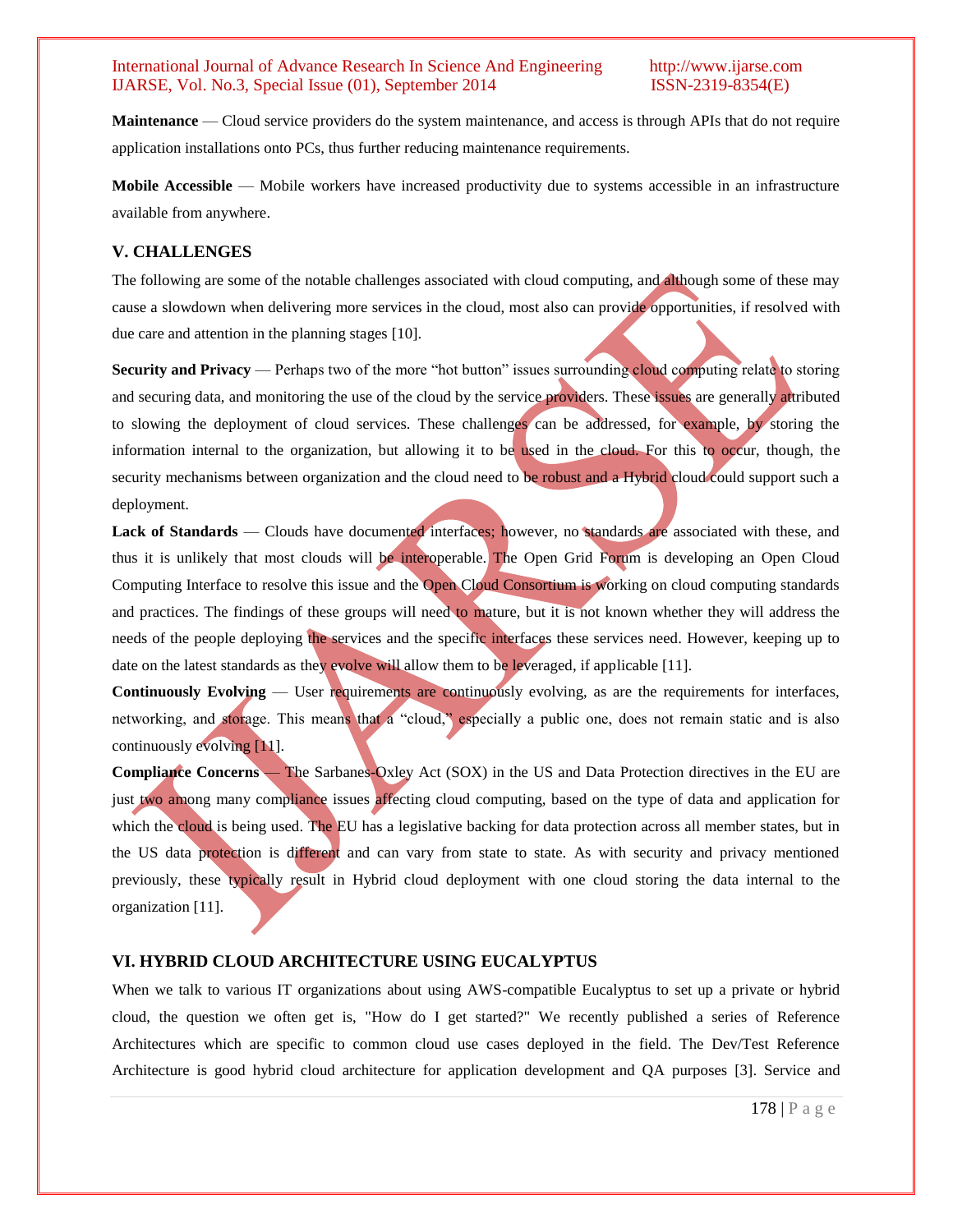credibility gaps exist in many IT organizations between developers and their IT operations teams. Developers want to create and deploy new applications quickly. But provisioning the infrastructure and resources that developers need can take a lot of time - days or weeks in some cases. The culprits are usually a backlog of requests that require some form of manual review and approval or the lack of time or resources to perform the actual provisioning. These delays often lead to squandered market opportunities, not to mention lost productivity.

Eucalyptus provides AWS-compatible private and hybrid cloud architecture and open source software solution that provides developers, QA engineers, and IT operations teams with the same flexibility and agility that is usually associated with the public cloud, while still allowing IT operations teams to maintain control and costs. The Eucalyptus private cloud platform provides self-service resource provisioning so developers and QA engineers can gain access to the resources they need through streamlined workflow processes and get their work done quickly and efficiently. Developers don't need to submit an IT ticket and wait for days or weeks to get the resources they need. They can quickly self-service provision and configure the compute, storage, and networking resources they need on demand [3].

In addition, because Eucalyptus and AWS have pledged to maintain AWS API compatibility, hybrid clouds can be designed in order to develop and test applications on a Eucalyptus private cloud and then deploy them unchanged to production on the AWS public cloud. Eucalyptus currently maintains API compatibility with EC2, S3, EBS, ELB, Auto Scaling, Cloud Watch, and IAM, with additional functionality planned for future releases. Organizations can maintain the flexibility and agility they need to empower innovation while simultaneously maintaining control over resources and costs.

So where does the Reference Hybrid Cloud Architectures fit in? The Reference Architecture provides a configuration and deployment template for IT operations teams to assist in setting up a Eucalyptus private or hybrid cloud. The Reference Architecture provides the scope of resources necessary and the recommended deployment model for the specific use case, such as Dev/Test, Scalable Web Services, or Virtualization Management. This is important for two reasons: First, it prescribes a bill of materials and detailed notes on how to deploy the Eucalyptus cloud platform on it. Second, the Reference Architecture provides a "recipe" for the bill of materials needed to run the cloud.

In the case of a Dev/Test environment, Infrastructure as a Service (IaaS) provides the automation for provisioning and de-provisioning resources as application and workload demand ebbs and flows. The Reference Architecture provides design choices for the IaaS solution, including physical resources required and a deployment topology. The Reference Architecture also outlines technologies commonly deployed with Eucalyptus to provide a complete IaaS solution – such as configuration management, monitoring, and workflow management [8].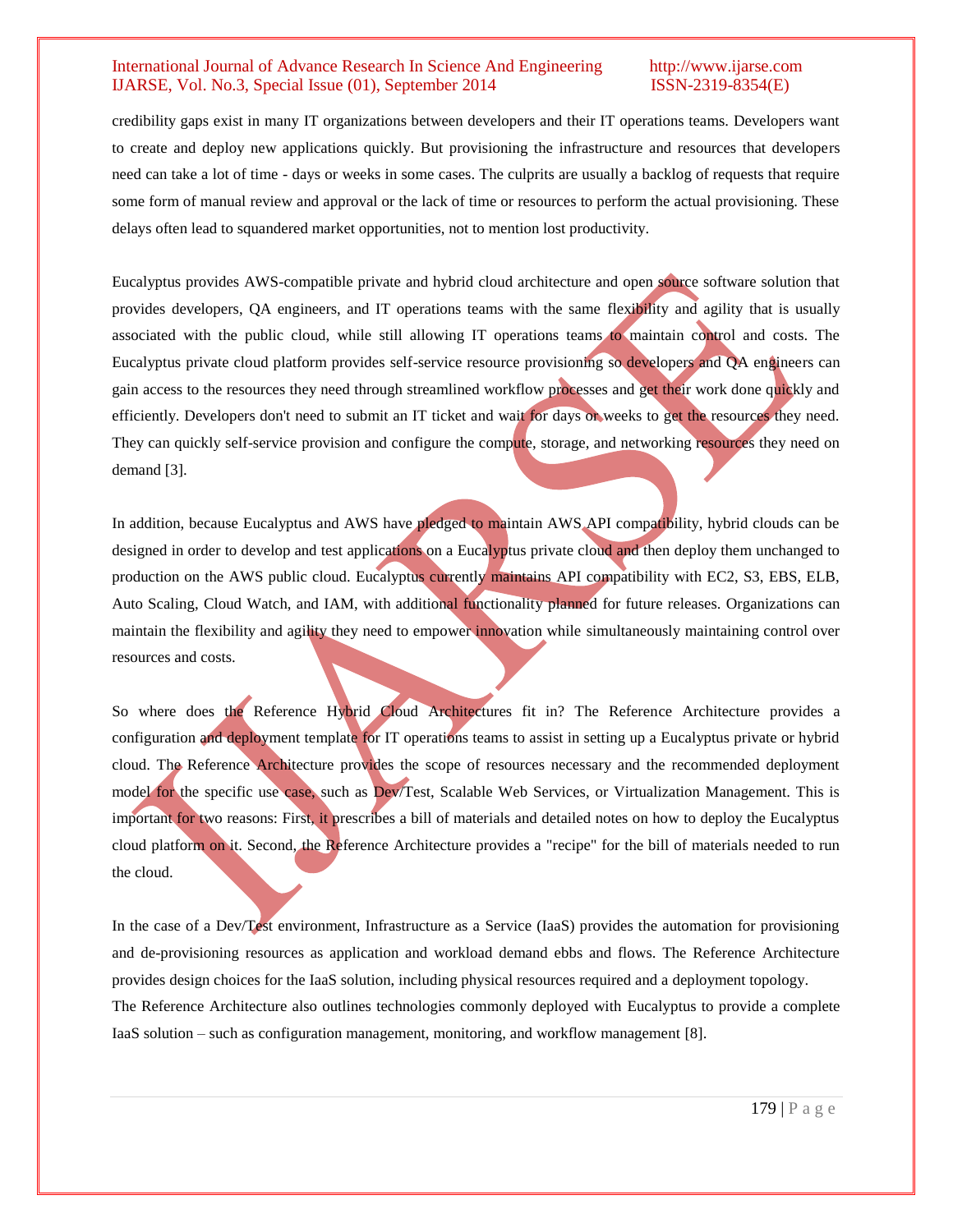#### **VII. RELATED WORK**

Even in this modern era were most of the works are automated in all the government departments, construction department is one place were all the process from producing an tender to calculating project budget and the amount of commodities needed are still carried out in paper and manually, as we all know chances of error increases whenever there is some form of manual work that too when it is done by human in groups [4].

Storage in cloud is an area of concern for confidential departments. The files over network can be sniffed by any malicious intruder. This makes many vendors and small companies hesitate to use cloud service. This forces the use of manual process. The most incurred problems by use of manual work and paper work is time consumption, error and misplacement of documents. Search of any particular detail becomes too time consuming and tedious. Many problems go unseen such as survey reports, etc. The existing scenario flows with paper work which as to be authorized manually, the take-down procedures are manual. These manual works must be monitored duly in order to avoid any type of procedural fault. Manual process also engages with uncovered money perseverance, and if any type of sight fault will lead to missing of paper work which sometimes tends to re-establishment of the entire scenario by the management person. In particular, when account information is transferred by manual process then defining to the protection mechanism must also be considered. The time concept plays a role in the manual process, which sometimes extremes if the person/management in-charge is unavailable of a period of time.

In addition the superior complexity is also to be considered in the manual definition of government oriented paper made work scenario. Even in case of any small error then the entire work flow must be re-defined from the scratch. Taking down old file will be also a tedious process for long time pending process by an applicant. The work generally, decreases by paper work since any type of error will lead to work fault. The un-signed must duly, verify the entire scenario every time in the progression.

In this paper right from the release of tender, publishing in website and the release of tender are handled automatically by the cloud. The process of not allowing any manual work other than quoting tender amount guarantees error free process. Every government employee is provided with ID. Wholesale shops and also retail shops from where things can be purchased must be government recognized as of ration shops. The stock of these shops is directly maintained in the cloud. A periodic checking of stock in these shops will reduce corruption in one way. Whenever potential employee comes for buying an item, initially the ID is entered and password is entered. Then list of items purchased is noted online and no cash is got from the employee. The cash is directly settled to the retail shops by the government. At the same time, the cost of item purchased will be deducted from the amount that is needed to be settled to the potential tender holder. Now this flow can be said to avoid corruption to far extend as there is no commission involved anywhere and also low quality products can't be purchased as stock of retail shops are maintained online. There is less chance of buying extra goods and selling to other non-government recognized shops. Black marketing of tons of cement or other goods is almost impossible leading to control in corruption.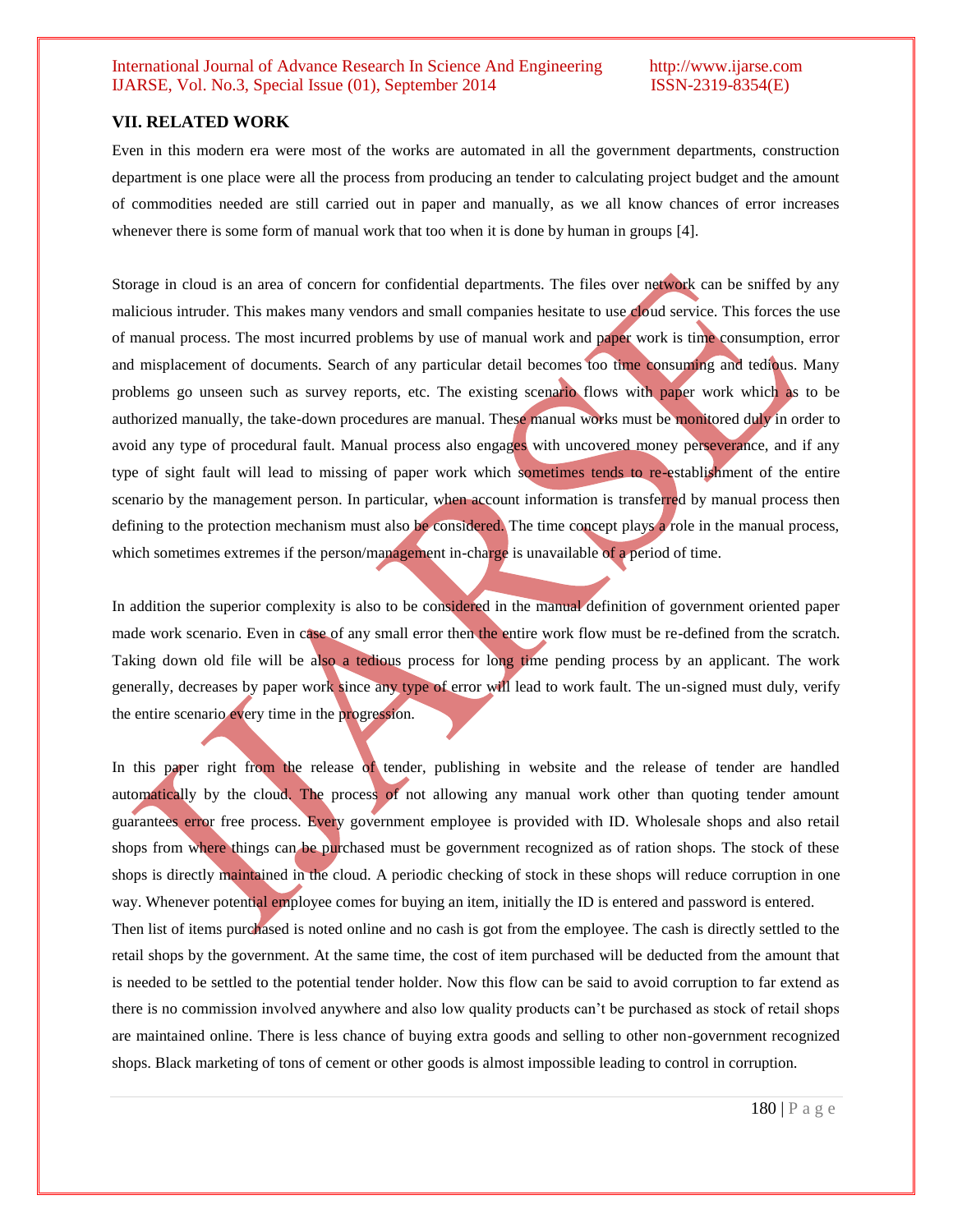### **VIII. PROPOSED SYSTEM**

Break/Retrieve mechanism can be incorporated along with the above said process to safeguard the files and data stored in cloud. The confidential file mainly stored will be tender quotation file, employee profile and status of any ongoing projects. This can be efficiently stored and retrieved in COBRA mechanism, Bug handler can be used to trigger an event in case of any error spotted stock management of wholesale shops, Stock management of retail shops, Tender management, ID generation of all government employees, Break/Retrieve mechanism, Bug Handler ,Encryption and Decryption [5].





# **BREAK/RETRIEVE MECHANISM**

The files such as tender quotations and employee profile will be stored in the cloud. These files will be encrypted and will be broken into pieces and will be stored in random location in same cloud server. These pieces can be sniffed but cannot be read or manipulated. Whenever a legitimate request to access the file comes, retrieve agent collects all file fragments and decrypts them and send to the requester. The file size will be calculated. If file size  $> k$ (minimum size)

Then (file size  $/k$ ) parts of file will be broken.

And while reunion, k parts must reunite for

Successful transaction.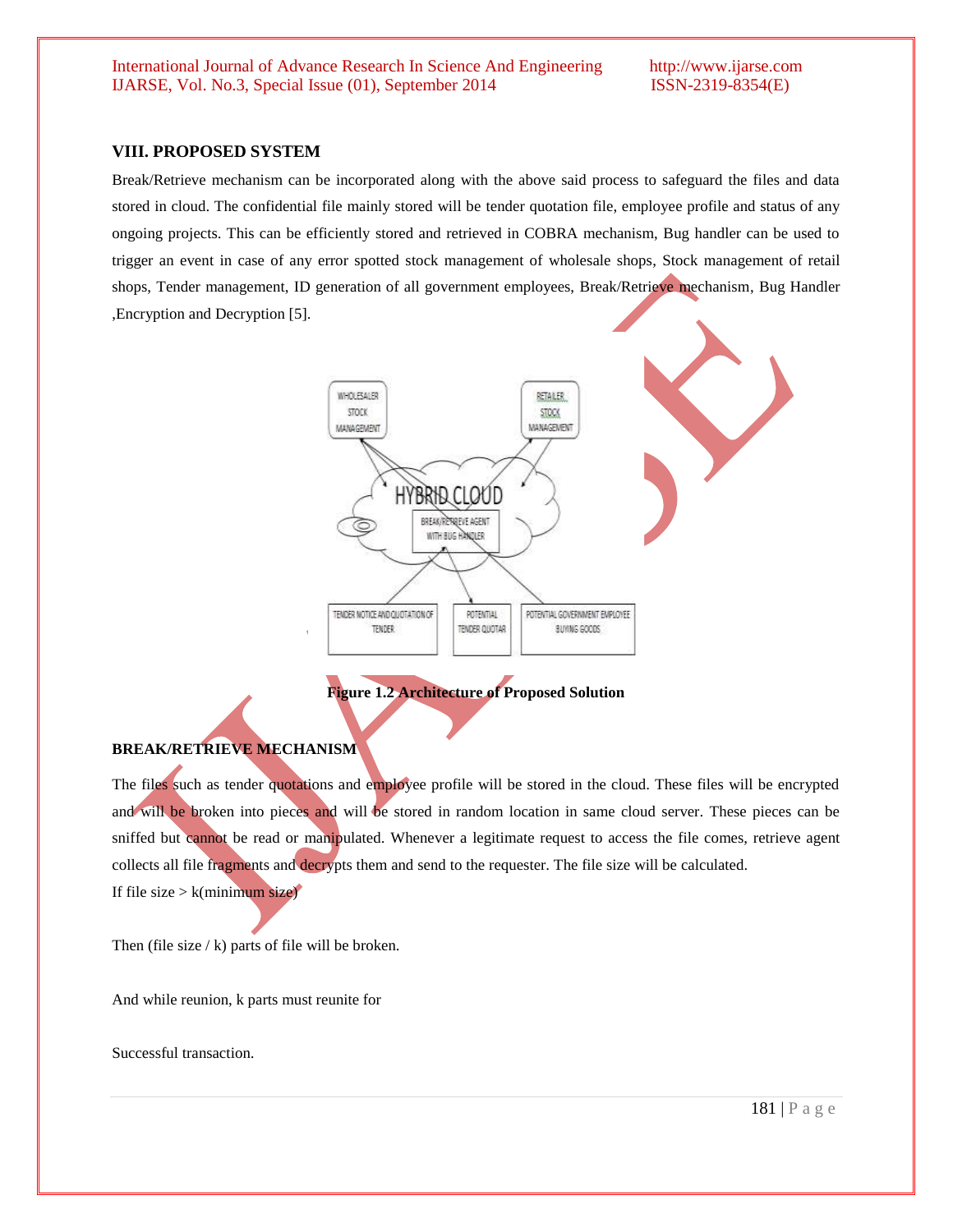If reunited parts <k.

Then bug handler asks for retransmission.

#### **BUG HANDLER**

Bug handler does the job of notifying any error occurring during retrieval. If any part of file doesn't assemble, then error handler does the job of reunification.

#### **ENCRYPTION**

Encryption algorithm used is RSA [6] over DES [7] algorithm to double protect the data. The encrypted file only will be sent for break/retrieval process. The encrypting key will be unique for different files.

### **DECRYPTION**

After retrieval of all parts of file, the decryption is started. The decryption is done and the file is sent to legitimate user in readable original format.

#### **IX. CONCLUSION**

In our work we are providing security and eventually providing peace of mind to the users. Here we incorporate various security features thereby providing protection against url rewriting, sql injection, ip spoofing and sniffing. Usage of cloud space is generally a backup when we run out of disk space and make use of applications which we don't possess and hence security is of prime importance which we have effectively for cloud space providers and users and we allot all the required features and classify them to make sure that the users and the cloud space providers get the most of what is available.

# **REFERENCES**

- [1] Aiiad Albeshri, William Caelli," Mutual Protection in a Cloud Computing Environment" in 12th IEEE International Conference on High Performance Computing and Communications 2010.
- [2] Balachandra Reddy Kandukuri, Ramakrishnaaturi V, Dr.Atanu Rakshit," Cloud Security Issues" in IEEE International Conference on Services Computing 2009.
- [3] Kevin Hamlen, Murat Kantarcioglu, Latifur Khan, Bhavani Thuraisingham," Security Issues for Cloud Computing" in International Journal of Information Security and Privacy, April-June 2010.
- [4] Lombardi, R. Di Pietro, "Secure Virtualization for cloud computing". Journal of Network and Computer Applications, Elsevier, June 2010.
- [5] Riley, X. Jiang, D. Xu, "Guest-transparent prevention of kernel rootkits with vmm- based memory shadowing". In RAID '08: Proceedings of the 11th international symposium on recent advances in intrusion